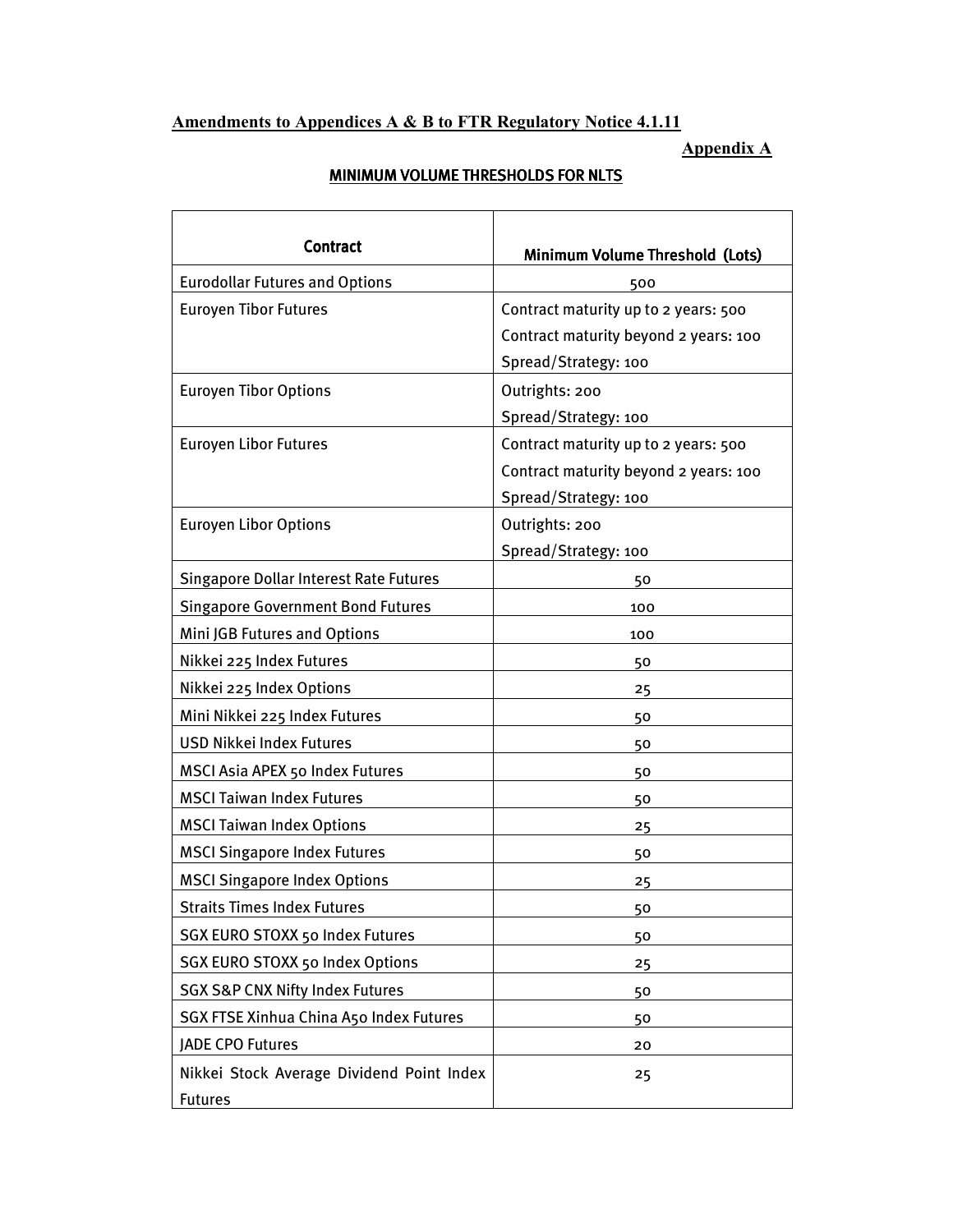| <b>LME-SGX Copper Futures</b>            | 30 |
|------------------------------------------|----|
| <b>LME-SGX Primary Aluminium Futures</b> | 60 |
| <b>LME-SGX Zinc Futures</b>              | 60 |
| <b>LME-SGX Nickel Futures</b>            | 60 |
| <b>SGX Robusta Coffee Futures</b>        | 40 |
| <b>SICOM TSR 20 Rubber Contract</b>      | 60 |
| <b>SICOM RSS 3 Rubber Contract</b>       | 60 |
|                                          |    |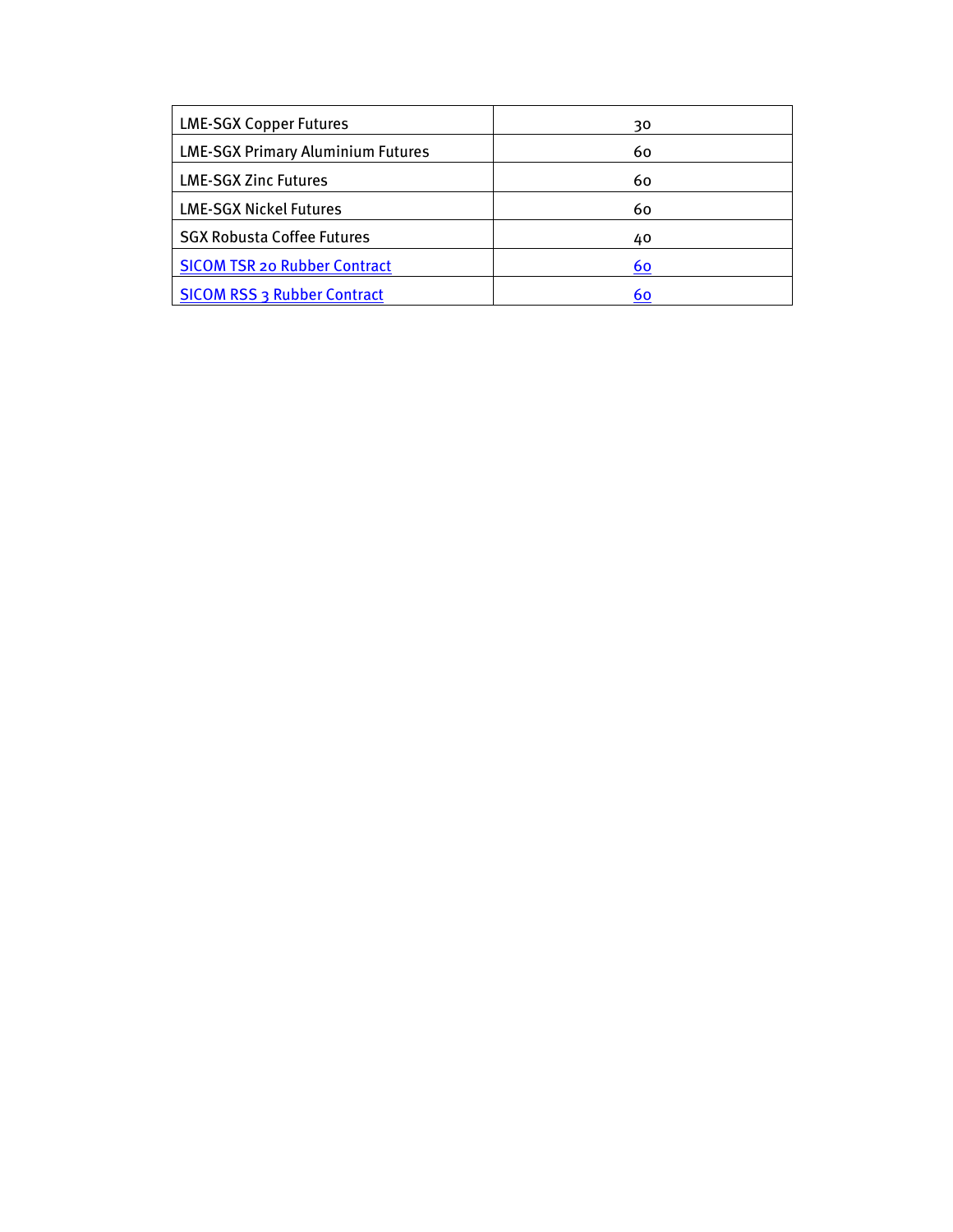### Appendix B

| <b>Contract</b>                                           | <b>Market Tick Size</b>                                                                                                                                       | <b>NLT Tick Size</b>                     |
|-----------------------------------------------------------|---------------------------------------------------------------------------------------------------------------------------------------------------------------|------------------------------------------|
| <b>Eurodollar Futures and Options</b>                     | Spot<br>0.0025 point (US\$6.25)<br><b>Subsequent contract months</b><br>0.0050 point (US\$12.50)                                                              | All<br>0.0001 point (US\$0.25)           |
| <b>Euroyen Tibor Futures</b>                              | Spot and subsequent 3<br>contract months<br>0.0025 point (¥625)<br>5 <sup>th</sup> contract month onwards<br>0.005 point (¥1,250)                             | All<br>0.001 point (¥250)                |
| <b>Euroyen Tibor Options</b>                              | 0.005 point (¥1,250)                                                                                                                                          | 0.001 point (¥250)                       |
| <b>Euroyen Libor Futures</b>                              | and subsequent<br>Spot<br>$\overline{\mathbf{3}}$<br>contract months<br>0.0025 point (¥625)<br>5 <sup>th</sup> contract month onwards<br>0.005 point (¥1,250) | All<br>0.001 point (¥250)                |
| <b>Euroyen Tibor Options</b>                              | 0.005 point (¥1,250)                                                                                                                                          | 0.001 point (¥250)                       |
| Dollar<br>Singapore<br>Interest<br>Rate<br><b>Futures</b> | 0.005 point (S\$12.50)                                                                                                                                        | 0.001 point (S\$2.50)                    |
| Singapore<br><b>Bond</b><br>Government<br><b>Futures</b>  | S\$0.01 per S\$100 face value<br>(S\$10)                                                                                                                      | S\$0.01 per S\$100 face<br>value (S\$10) |
| Mini JGB Futures and Options                              | ¥0.01 per ¥100 face value<br>$(*1,000)$                                                                                                                       | ¥0.01 per ¥100 face value<br>$(*1,000)$  |
| Nikkei 225 Index Futures                                  | 5 index points (¥2,500)                                                                                                                                       | 0.01 index point (¥5)                    |
| Nikkei 225 Index Options                                  | 1 index point (¥500)                                                                                                                                          | $0.01$ index point $(45)$                |
| USD Nikkei 225 Index Futures                              | 5 index points (US\$25)                                                                                                                                       | index<br>point<br>0.01<br>(US\$0.05)     |
| Mini Nikkei 225 Index Futures                             | 1 index point (¥100)                                                                                                                                          | 0.01 index point (¥1)                    |
| MSCI Asia APEX 50 Index Futures                           | 0.5 index point (US\$25)                                                                                                                                      | index<br>point<br>0.01<br>(US\$o.50)     |
| <b>MSCI Taiwan Index Futures</b>                          | 0.1 index point (US\$10)                                                                                                                                      | index<br>point<br>0.01<br>(US\$1.00)     |

#### MINIMUM TICK SCHEDULE FOR NEGOTIATED LARGE TRADES